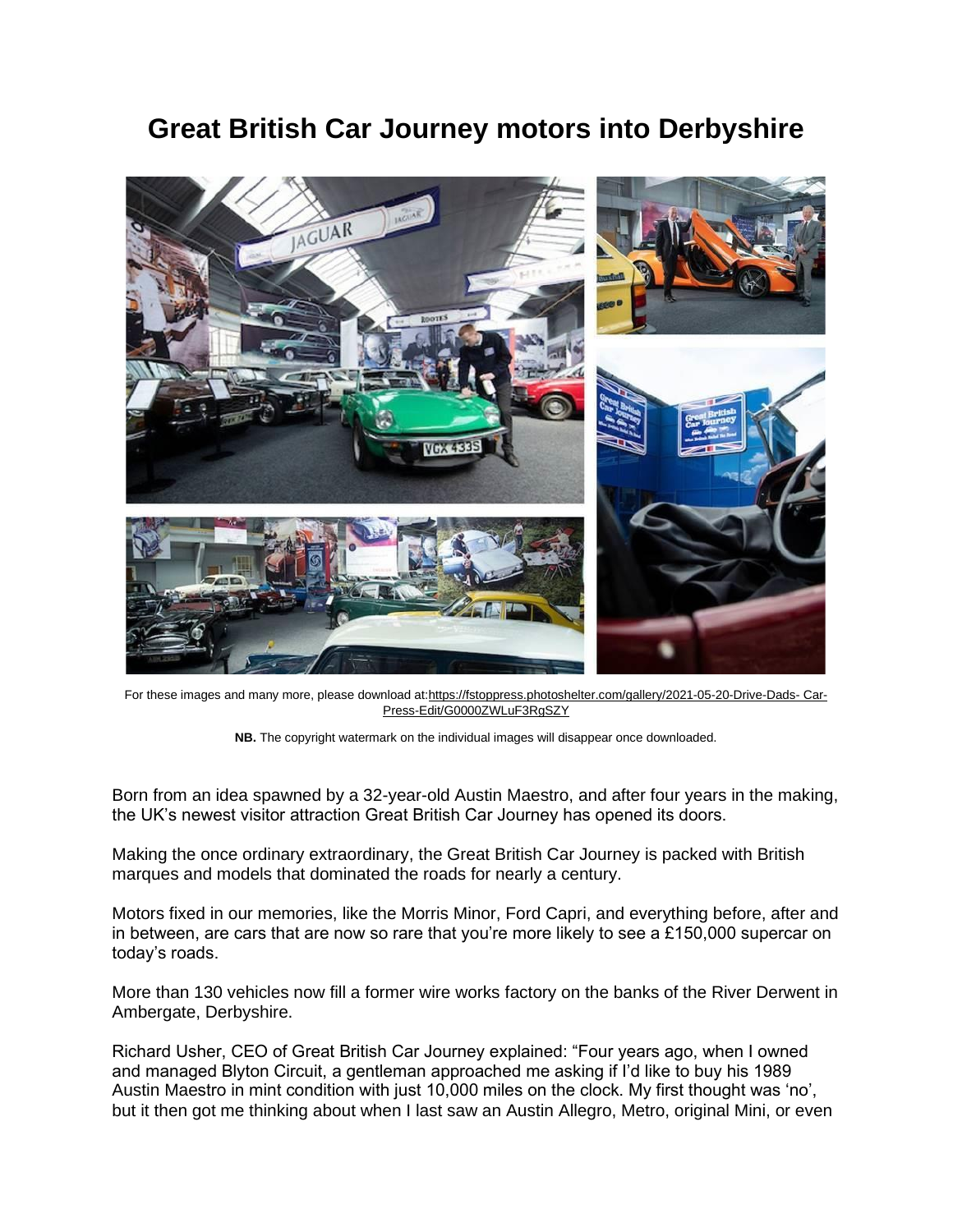a Ford Cortina on the road. These were cars that were once on virtually every street in Britain and sold in their millions."

The seed was planted and Richard, together with four private investors, set about amassing one of the largest privately owned collections of British designed and manufactured cars in the country.

Visitors to Great British Car Journey will be guided round the exhibition with a unique handheld audio device which tells the fascinating story of individual vehicles as well as the development of the UK's motor industry.

Starting with the Austin Seven in 1922, the Great British Car Journey chronicles car design and production in the UK through to the modern-day McLaren 650S, which has been lent to the attraction by the supercar manufacturer.

Mike Flewitt, CEO of McLaren Automotive said: "Richard and the team have done an amazing job bringing Great British Car Journey to life. I am delighted that McLaren is able to support the exhibition which celebrates Britain's motoring history from Bruce McLaren's Austin Seven, where our brand story began, through to modern day supercars such as our 650S."

The collection of almost 150 cars has been brought together over the last four years. One of the most difficult cars to find for the exhibition was a Vauxhall Chevette. Only a handful of Chevettes in roadworthy condition are thought to exist in the world today, despite around half a million being sold in Britain between 1975 and 1984.

Explaining his vision in more detail, Mr Usher said: "I really wanted the cars to tell a story, so the journey charts the growth of car ownership from Austin's Seven to the present day."

"It has a motor show feel with cars grouped in the decades – or chapters - in which they were produced, with period adverts and graphics prominently displayed.

"The vehicles are easily accessible. We want people to smell the old car smell, marvel at the interiors and jog memories of trips in the family car, their first car or back seat fights with their siblings when they were growing up.

"Everyone who has been on the journey, whether a car nut like myself or not, doesn't fail to have a smile on their face remembering days gone by. Great British Car Journey is the ultimate trip down Memory Lane," added Richard.

And the cars aren't purely for looking at; more than 30 of them can be driven.

For an authentic, hands-on trip down Memory Lane 32 cars, including the Maestro that started it all, are available to drive on a private road as part of the Drive Dad's Car experience.

All the vehicles in both the exhibition and Drive Dad's Car experience are in working order and fully maintained by Great British Car Journey's own time-served technician and apprentice. Visitors are welcome to watch them at work in the onsite workshop within the exhibition hall.

"Great British car journey is very much a working attraction. We have a large collection of wellthumbed Haynes manuals which are regularly consulted when we need to locate a bonnet catch or various engine parts to ensure the maintenance of the collection," added Mr Usher.